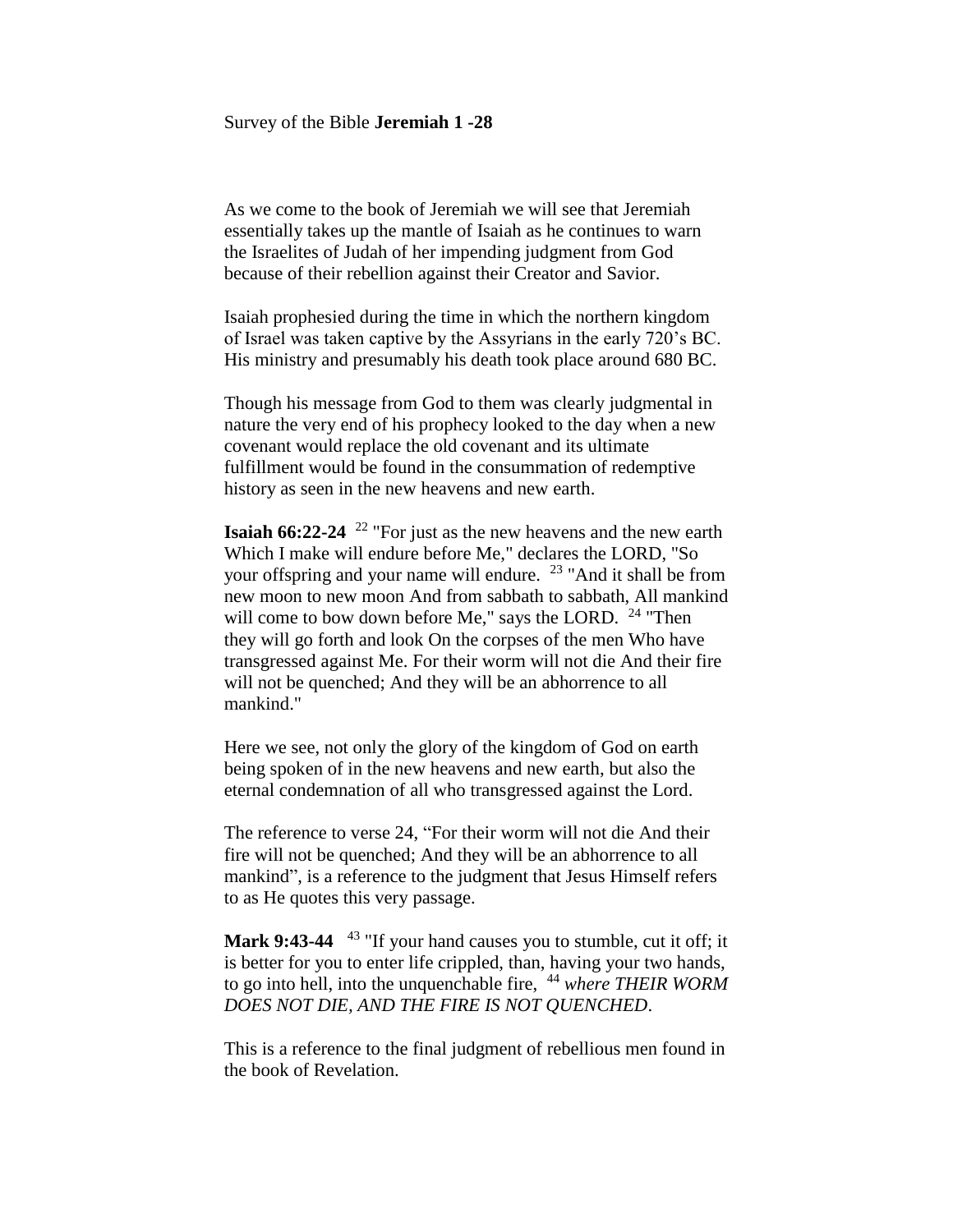**Revelation 20:11-15** <sup>11</sup> Then I saw a great white throne and Him who sat upon it, from whose presence earth and heaven fled away, and no place was found for them.  $12$  And I saw the dead, the great and the small, standing before the throne, and books were opened; and another book was opened, which is *the book* of life; and the dead were judged from the things which were written in the books, according to their deeds.  $13$  And the sea gave up the dead which were in it, and death and Hades gave up the dead which were in them; and they were judged, every one *of them* according to their deeds. <sup>14</sup> Then death and Hades were thrown into the lake of fire. This is the second death, the lake of fire. <sup>15</sup> And if anyone's name was not found written in the book of life, he was thrown into the lake of fire.

And so, Isaiah has in mind this same judgment for those rebels in Israel who would transgress the commandments of God and whore after other gods. But the hope that he lays out is one that allows only those who embrace this new covenant, what Isaiah calls an everlasting covenant.

**Isaiah 61:8** <sup>8</sup> For I, the LORD, love justice, I hate robbery in the burnt offering; And I will faithfully give them their recompense And make an everlasting covenant with them.

# **By the way, why would God make an everlasting covenant with them if the present covenant with them was sufficient?**

# **Who are the one's with whom God makes an everlasting covenant in the context of Isaiah, particularly Isaiah 55:1-3?**

**Isaiah 55:1-3** NAU "Ho! Every one who thirsts, come to the waters; And you who have no money come, buy and eat. Come, buy wine and milk Without money and without cost. <sup>2</sup> "Why do you spend money for what is not bread, And your wages for what does not satisfy? Listen carefully to Me, and eat what is good, And delight yourself in abundance.  $3$  "Incline your ear and come to Me. Listen, that you may live; And I will make an everlasting covenant with you, *According to* the faithful mercies shown to David.

#### **So, again, who is Isaiah addressing in this immediate context?**

Israel. And yet we know that Israel, the nation, is judged and deemed unworthy by God Himself all throughout the book of Isaiah and yet the hope of returning to the land is held out to them by God. But we know that it is only a small portion of these who will return.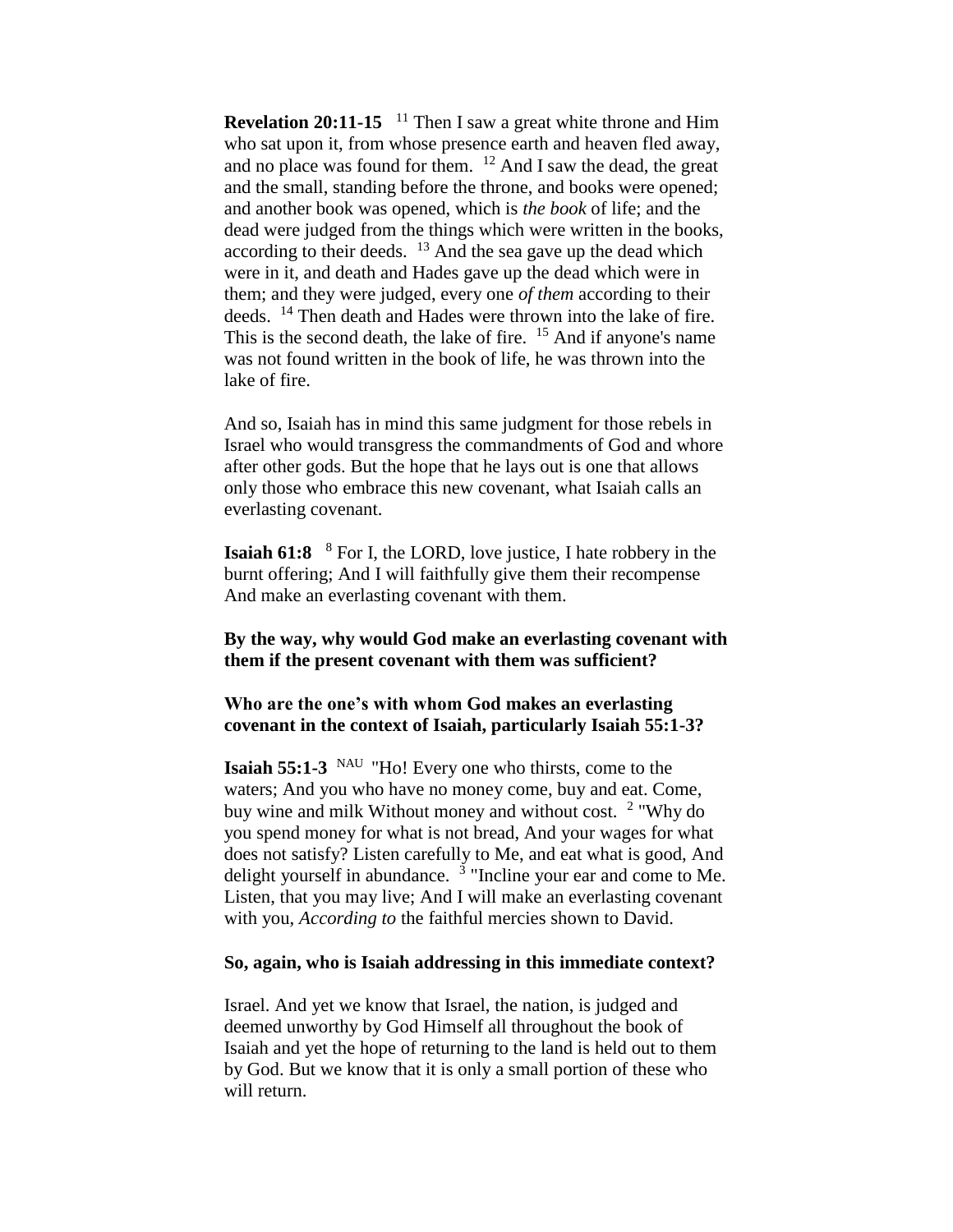**Isaiah 10:20-22** <sup>20</sup> Now in that day the remnant of Israel, and those of the house of Jacob who have escaped, will never again rely on the one who struck them, but will truly rely on the LORD, the Holy One of Israel.  $21$  A remnant will return, the remnant of Jacob, to the mighty God.  $^{22}$  For though your people, O Israel, may be like the sand of the sea, *Only* a remnant within them will return; A destruction is determined, overflowing with righteousness.

In this we see that an entire nation is not in view, but only a chosen few and thus is a picture of those chosen that Jesus speaks of when describing the kingdom of God.

**Matthew 22:2-15** <sup>2</sup> "The kingdom of heaven may be compared to a king who gave a wedding feast for his son.<sup>3</sup> "And he sent out his slaves to call those who had been invited to the wedding feast, and they were unwilling to come. <sup>4</sup> "Again he sent out other slaves saying, 'Tell those who have been invited, "Behold, I have prepared my dinner; my oxen and my fattened livestock are *all*  butchered and everything is ready; come to the wedding feast."' <sup>5</sup> "But they paid no attention and went their way, one to his own farm, another to his business, <sup>6</sup> and the rest seized his slaves and mistreated them and killed them. <sup>7</sup> "But the king was enraged, and he sent his armies and destroyed those murderers and set their city on fire. <sup>8</sup> "Then he said to his slaves, 'The wedding is ready, but those who were invited were not worthy. <sup>9</sup> 'Go therefore to the main highways, and as many as you find *there*, invite to the wedding feast.' <sup>10</sup> "Those slaves went out into the streets and gathered together all they found, both evil and good; and the wedding hall was filled with dinner guests.  $11$  "But when the king" came in to look over the dinner guests, he saw a man there who was not dressed in wedding clothes,  $12$  and he said to him, 'Friend, how did you come in here without wedding clothes?' And the man was speechless. <sup>13</sup> "Then the king said to the servants, 'Bind him hand and foot, and throw him into the outer darkness; in that place there will be weeping and gnashing of teeth.' <sup>14</sup> "*For many are called, but few are chosen."* <sup>15</sup> Then the Pharisees went and plotted together how they might trap Him in what He said.

# **What is Jesus saying about those who were allowed to stay at the wedding feast as it pertains to their dress?**

Unless they are clothed in wedding attire they are thrown into the outer darkness.

# **What wedding clothes is Jesus referring to?**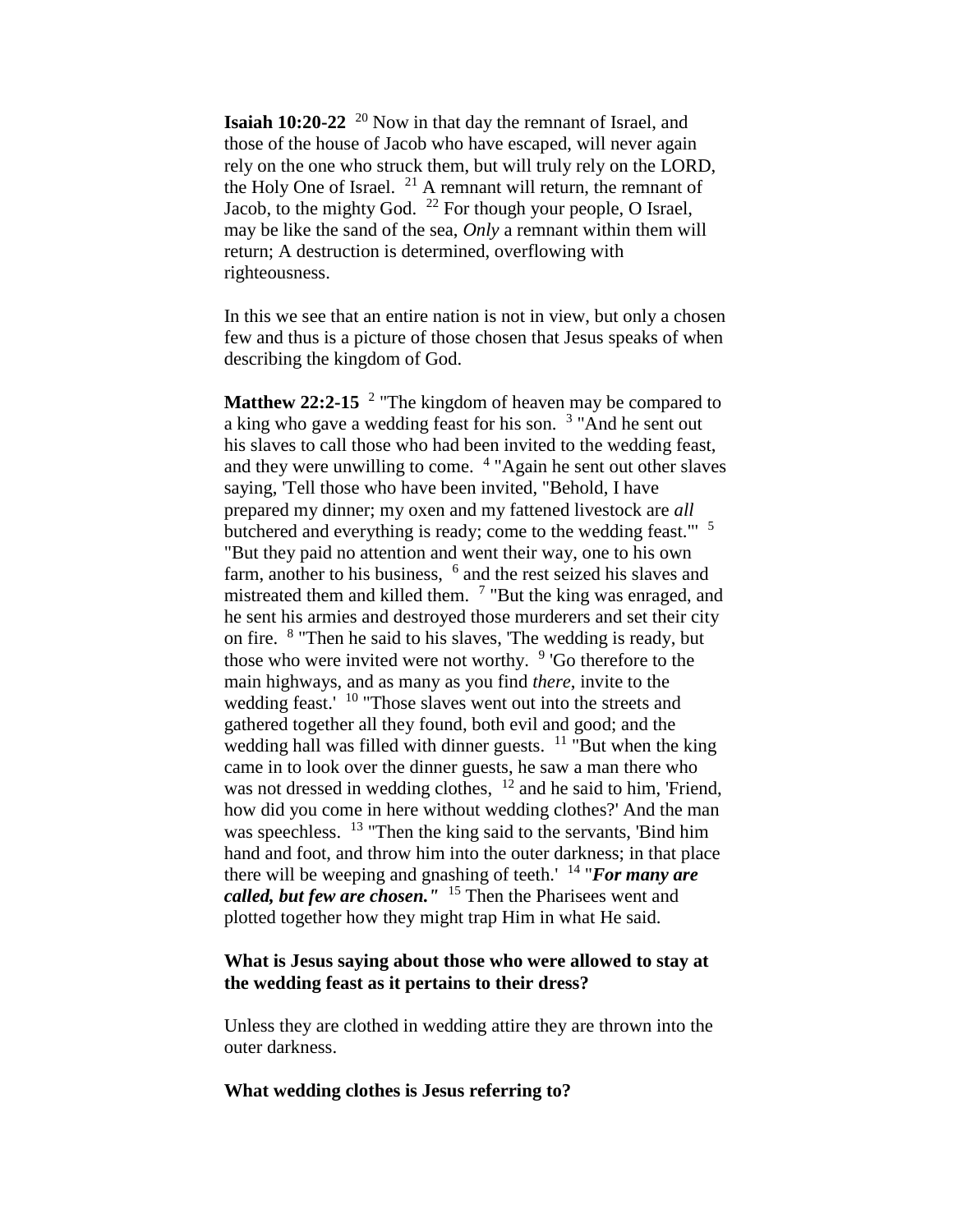The same clothes that the prophet Zechariah spoke of.

NAU **Zechariah 3:4** He spoke and said to those who were standing before him, saying, "Remove the filthy garments from him." Again he said to him, "See, I have taken your iniquity away from you and will clothe you with festal robes."

These are the same robes our Lord spoke on when addressing John on the isle of Patmos as he delivered the revelation of Jesus Christ.

**Revelation 3:5-6** <sup>5</sup> 'He who overcomes will thus be clothed in white garments; and I will not erase his name from the book of life, and I will confess his name before My Father and before His angels. <sup>6</sup> 'He who has an ear, let him hear what the Spirit says to the churches.'

NAU **Revelation 2:7** 'He who has an ear, let him hear what the Spirit says to the churches. To him who overcomes, I will grant to eat of the tree of life which is in the Paradise of God.'

#### **Who is the one who overcomes?**

**1 John 5:4-5** <sup>4</sup> For whatever is born of God overcomes the world; and this is the victory that has overcome the world-- our faith.<sup>5</sup> Who is the one who overcomes the world, but he who believes that Jesus is the Son of God?

The point is that Isaiah was not addressing national Israel, but the remnant of Israel who believed, so as to be the only one's who would enjoy the blessings of the everlasting covenant with its full expression in the new heavens and new earth.

And Jeremiah will expand on this same message of God's judgment on the nations of Israel and Judah along with the blessings of a future covenant from God.

We begin with God commissioning Jeremiah to speak to Judah.

**Jeremiah 1:4-10**  <sup>4</sup> Now the word of the LORD came to me saying, <sup>5</sup> "Before I formed you in the womb I knew you, And before you were born I consecrated you; I have appointed you a prophet to the nations." <sup>6</sup> Then I said, "Alas, Lord GOD! Behold, I do not know how to speak, Because I am a youth." <sup>7</sup> But the LORD said to me, "Do not say, 'I am a youth,' Because everywhere I send you, you shall go, And all that I command you, you shall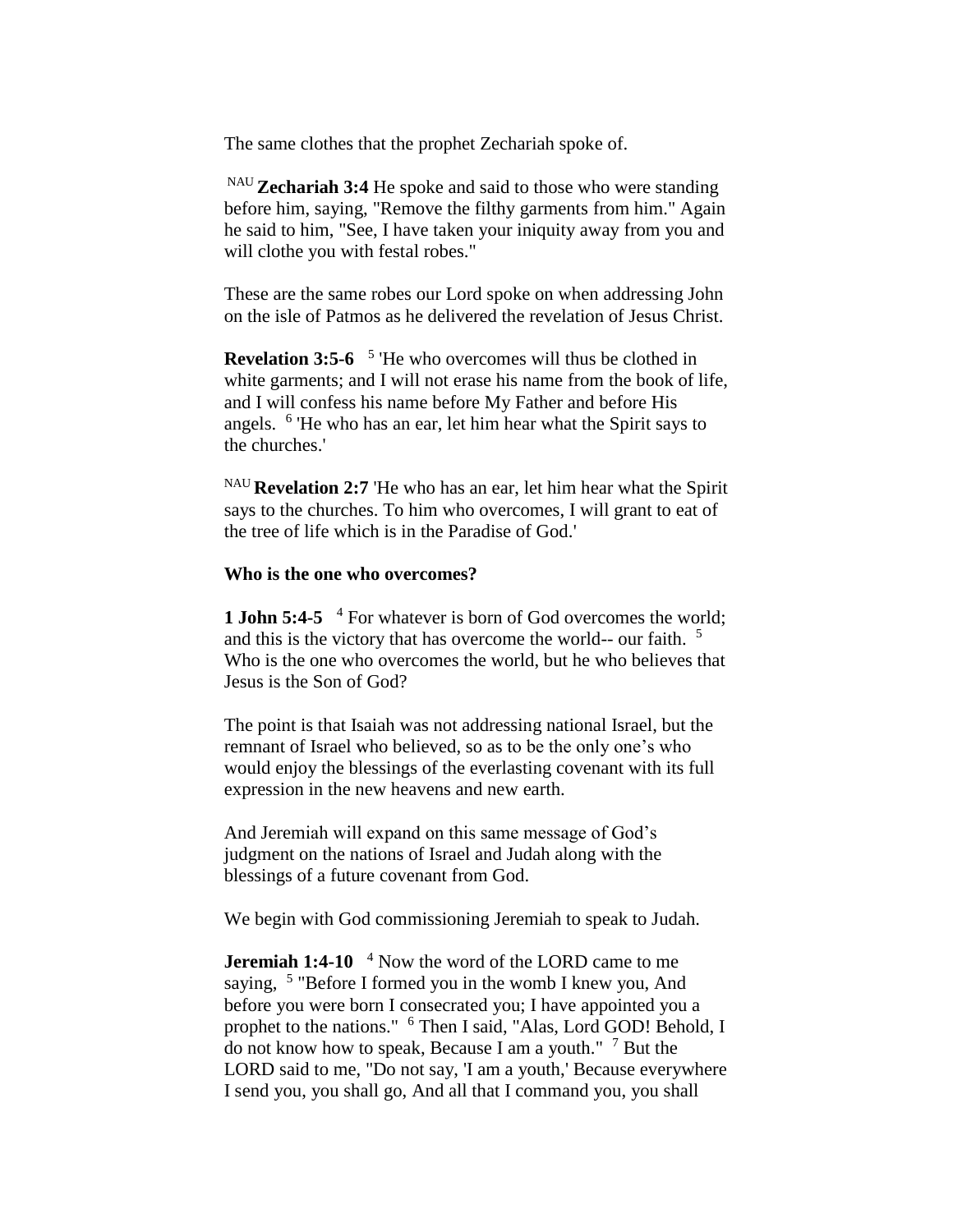speak. <sup>8</sup> "Do not be afraid of them, For I am with you to deliver you," declares the LORD. <sup>9</sup> Then the LORD stretched out His hand and touched my mouth, and the LORD said to me, "Behold, I have put My words in your mouth.  $10^{\circ}$  See, I have appointed you this day over the nations and over the kingdoms, To pluck up and to break down, To destroy and to overthrow, To build and to plant."

You'll notice here that Jeremiah is reluctant to embrace this task from God because he feels inadequate for the job.

#### **But what is God's response?**

You will do what I tell you to do. But the Lord adds, but don't be afraid because I am with you to deliver you.

How many times in our own lives have we felt inadequate to serve God in a particular capacity? But His message to us is the same. Don't be afraid because I am with you to deliver you.

In the first 10 chapters of Jeremiah he rebukes the nation of Israel and promises them condemnation and judgment as He plans to bring in other nations to destroy Judah.

**Jeremiah 1:13-19** <sup>13</sup> The word of the LORD came to me a second time saying, "What do you see?" And I said, "I see a boiling pot, facing away from the north." <sup>14</sup> Then the LORD said to me, "Out of the north the evil will break forth on all the inhabitants of the land. <sup>15</sup> "For, behold, I am calling all the families of the kingdoms of the north," declares the LORD; "and they will come and they will set each one his throne at the entrance of the gates of Jerusalem, and against all its walls round about and against all the cities of Judah. <sup>16</sup> "I will pronounce My judgments on them concerning all their wickedness, whereby they have forsaken Me and have offered sacrifices to other gods, and worshiped the works of their own hands. <sup>17</sup> "Now, gird up your loins and arise, and speak to them all which I command you. Do not be dismayed before them, or I will dismay you before them.  $18$  "Now behold, I have made you today as a fortified city and as a pillar of iron and as walls of bronze against the whole land, to the kings of Judah, to its princes, to its priests and to the people of the land. <sup>19</sup> "They will fight against you, but they will not overcome you, for I am with you to deliver you," declares the LORD.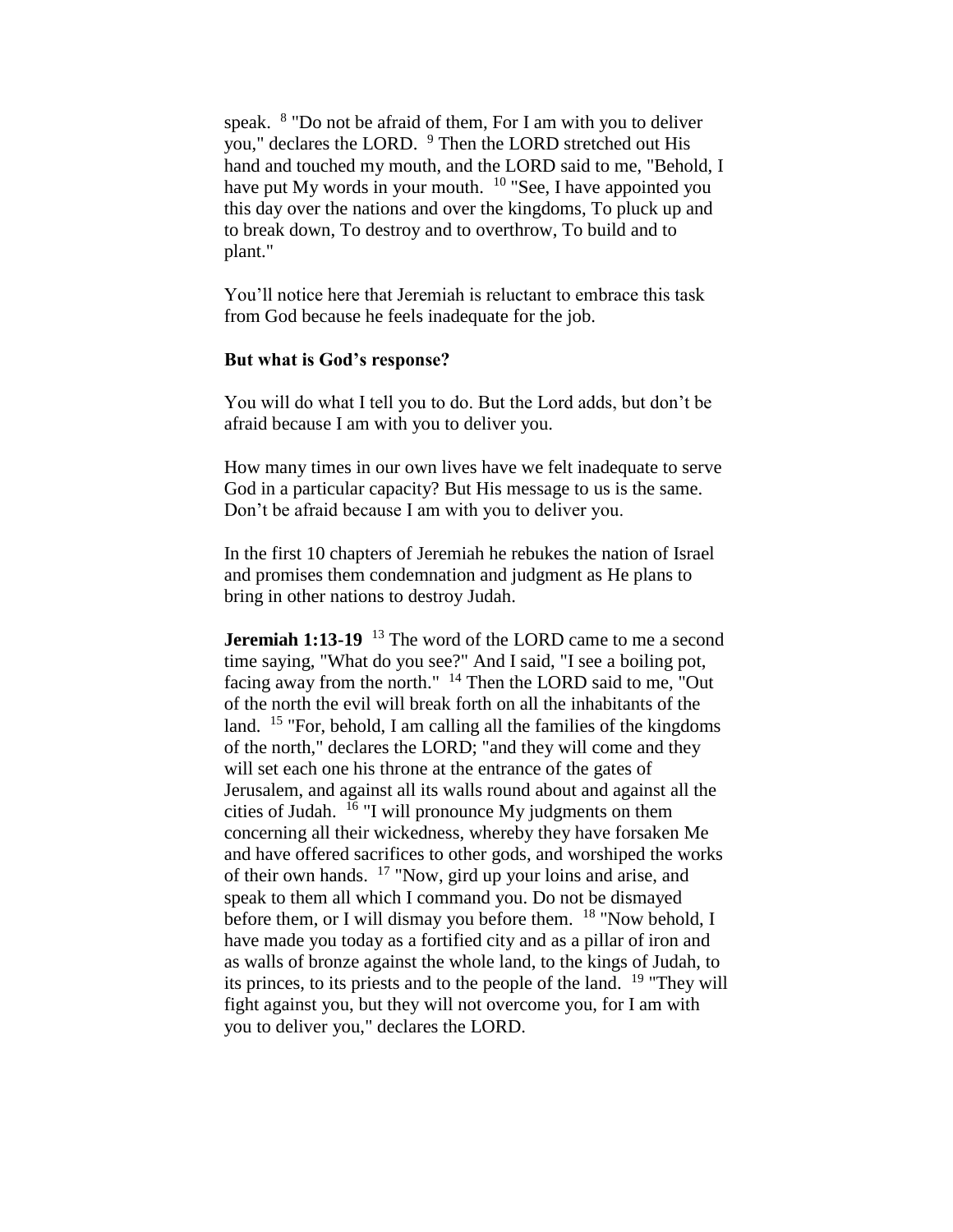So, God promises to judge Judah and the means by which He will do it will be the nations from the north. This would turn out to be Babylon.

### **By the way, why do the nations from the north decide to invade and capture Judah according to our text?**

Because God calls them to do it. And they did it starting around the year 609 BC and finally accomplished the conquest in 597 BC.

2 **Kings 25:1-7** <sup>NAU</sup> Now in the ninth year of his reign, on the tenth day of the tenth month, Nebuchadnezzar king of Babylon came, he and all his army, against Jerusalem, camped against it and built a siege wall all around it. <sup>2</sup> So the city was under siege until the eleventh year of King Zedekiah.  $3$  On the ninth day of the *fourth* month the famine was so severe in the city that there was no food for the people of the land. <sup>4</sup> Then the city was broken into, and all the men of war *fled* by night by way of the gate between the two walls beside the king's garden, though the Chaldeans were all around the city. And they went by way of the Arabah.  $5$  But the army of the Chaldeans pursued the king and overtook him in the plains of Jericho and all his army was scattered from him. <sup>6</sup> Then they captured the king and brought him to the king of Babylon at Riblah, and he passed sentence on him.  $<sup>7</sup>$  They slaughtered the</sup> sons of Zedekiah before his eyes, then put out the eyes of Zedekiah and bound him with bronze fetters and brought him to Babylon.

# **Does this mean that the Babylonians had the choice of not destroying Judah?**

No, in the sense that God had already chosen that nation to be the instrument of judgement on Judah. And for that reason there was no other nation that could or would accomplish His will.

But that doesn't sound fair as we know that Babylon would be judged by God for their actions.

**Jeremiah 50:18-19**  <sup>18</sup> "Therefore thus says the LORD of hosts, the God of Israel: 'Behold, I am going to punish the king of Babylon and his land, just as I punished the king of Assyria. <sup>19</sup> 'And I will bring Israel back to his pasture and he will graze on Carmel and Bashan, and his desire will be satisfied in the hill country of Ephraim and Gilead.

# **If they had no choice in the matter how could they be held guilty before God?**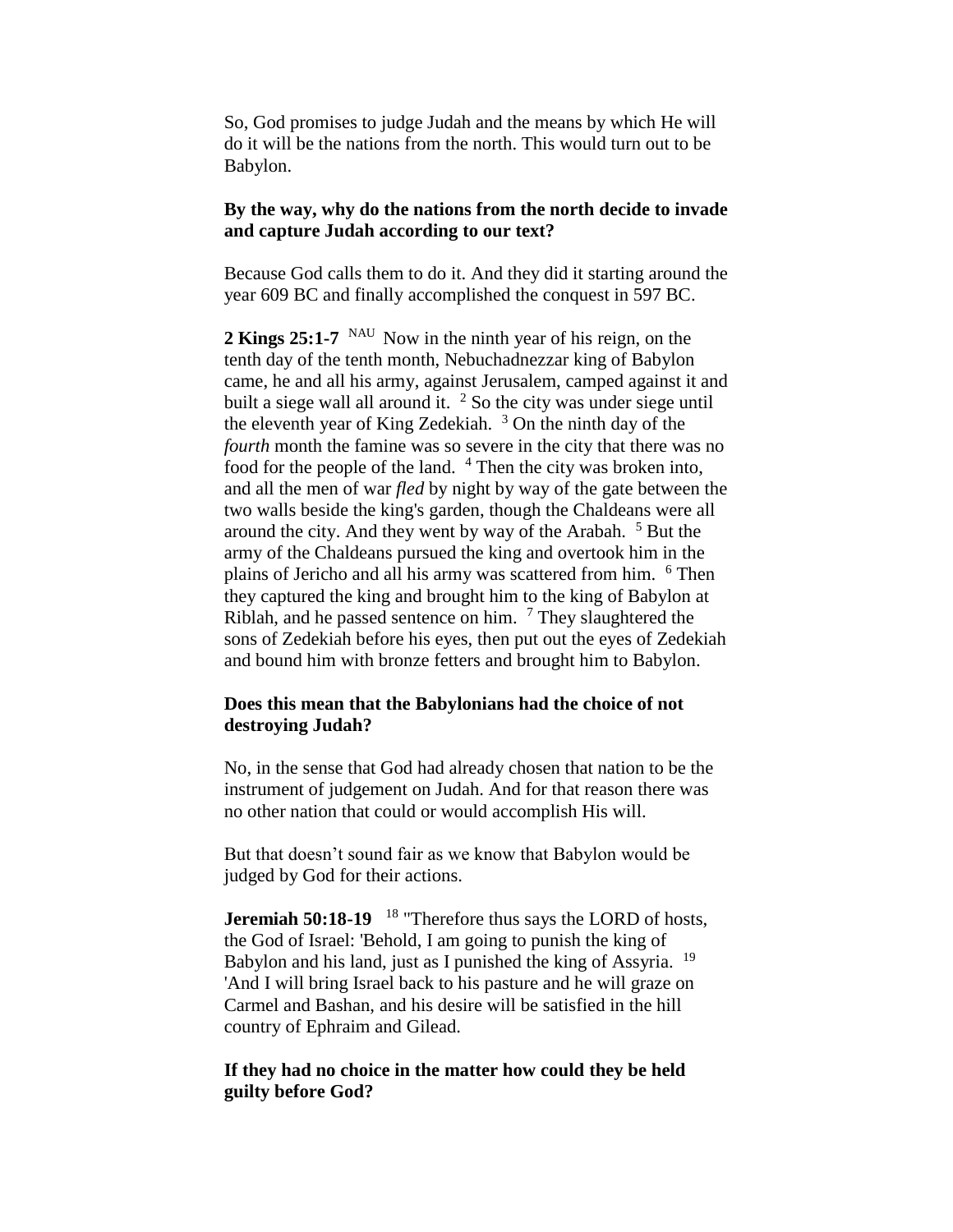But we could say the same about Pharaoh in Egypt when he would not allow the Jews to go out into the desert to worship the Lord and was finally destroyed by the Lord.

And we're told that God had actually chosen Pharaoh for that very purpose.

**Romans 9:15-24**  <sup>15</sup> For He says to Moses, "I WILL HAVE MERCY ON WHOM I HAVE MERCY, AND I WILL HAVE COMPASSION ON WHOM I HAVE COMPASSION." <sup>16</sup> So then it *does* not *depend* on the man who wills or the man who runs, but on God who has mercy.  $17$  For the Scripture says to Pharaoh, "FOR THIS VERY PURPOSE I RAISED YOU UP, TO DEMONSTRATE MY POWER IN YOU, AND THAT MY NAME MIGHT BE PROCLAIMED THROUGHOUT THE WHOLE EARTH."  $18$  So then He has mercy on whom He desires, and He hardens whom He desires.  $19$  You will say to me then, "Why does He still find fault? For who resists His will?" <sup>20</sup> On the contrary, who are you, O man, who answers back to God? The thing molded will not say to the molder, "Why did you make me like this," will it?  $2^{1}$  Or does not the potter have a right over the clay, to make from the same lump one vessel for honorable use and another for common use?  $22$  What if God, although willing to demonstrate His wrath and to make His power known, endured with much patience vessels of wrath prepared for destruction?  $2^3$ And *He did so* to make known the riches of His glory upon vessels of mercy, which He prepared beforehand for glory, <sup>24</sup> *even* us, whom He also called, not from among Jews only, but also from among Gentiles.

And so, God is the one who molds vessels for His own purposes and some of those purposes, as we see in Jeremiah, is to raise up a nation to destroy the nation of Judah. The reason that both Babylon and the Pharaoh would be judged is because it was in their hearts all along to accomplish what God had willed for them. He simply hardened their hearts further as He chose them for the task.

The next 17 chapters, chapters 11-28, the Lord makes it clear that nothing at this point will reverse His righteous anger with Judah.

**Jeremiah 12:7-11** <sup>7</sup> "I have forsaken My house, I have abandoned My inheritance; I have given the beloved of My soul Into the hand of her enemies. <sup>8</sup> "My inheritance has become to Me Like a lion in the forest; She has roared against Me; Therefore I have come to hate her. <sup>9</sup> "Is My inheritance like a speckled bird of prey to Me? Are the birds of prey against her on every side? Go,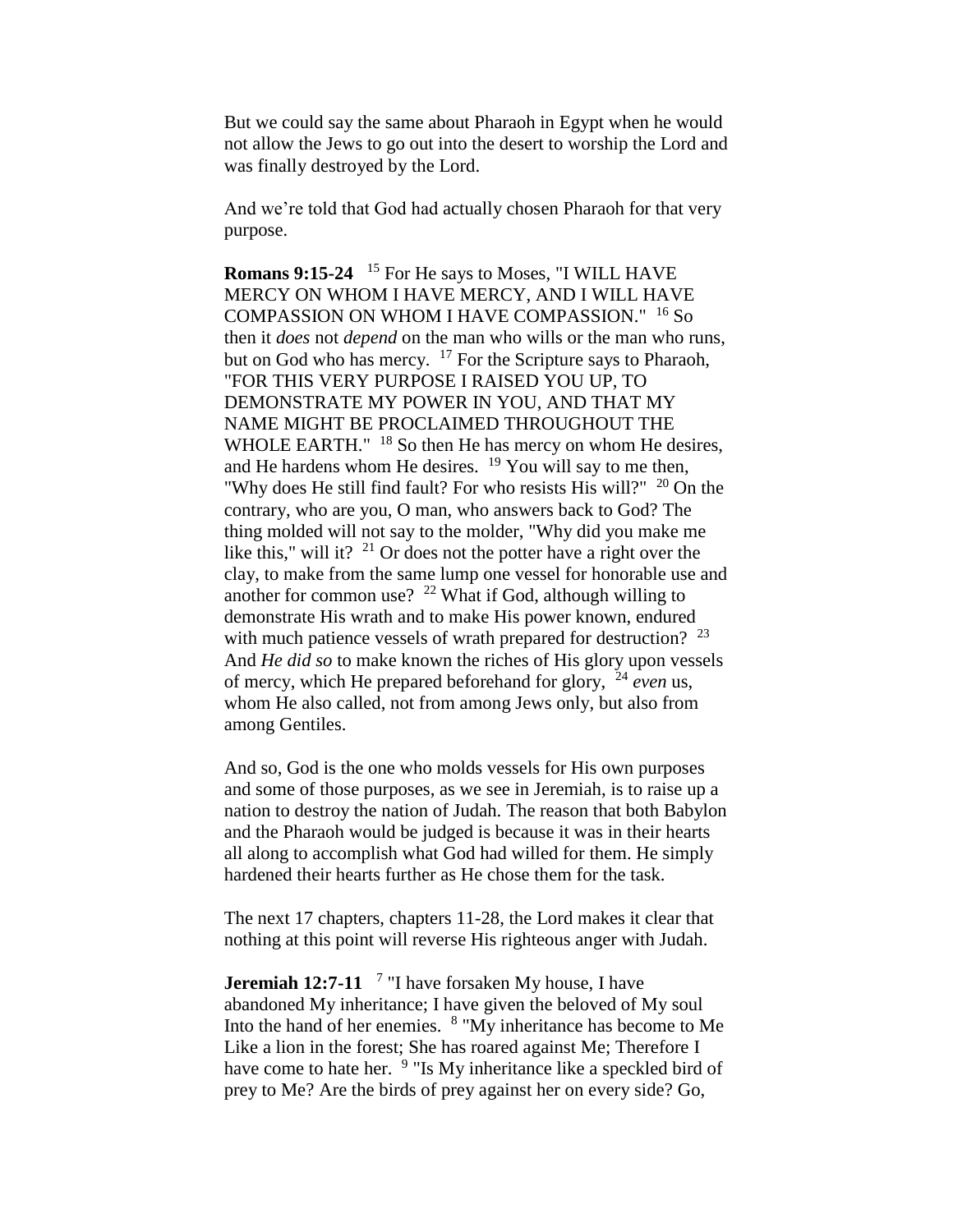gather all the beasts of the field, Bring them to devour!  $10$  "Many" shepherds have ruined My vineyard, They have trampled down My field; They have made My pleasant field A desolate wilderness.  $11$ "It has been made a desolation, Desolate, it mourns before Me; The whole land has been made desolate, Because no man lays it to heart.

**Jeremiah 12:14-17** <sup>14</sup> Thus says the LORD concerning all My wicked neighbors who strike at the inheritance with which I have endowed My people Israel, "Behold I am about to uproot them from their land and will uproot the house of Judah from among them. <sup>15</sup> "And it will come about that after I have uprooted them, I will again have compassion on them; and I will bring them back, each one to his inheritance and each one to his land. <sup>16</sup> "Then if they will really learn the ways of My people, to swear by My name, 'As the LORD lives,' even as they taught My people to swear by Baal, they will be built up in the midst of My people. <sup>17</sup> "But if they will not listen, then I will uproot that nation, uproot and destroy it," declares the LORD.

Notice that God will uproot them and it is only after they have been uprooted that He will then have compassion on them and will bring them back to the land. But bringing them back to the land and establishing them in the land is conditional.

### **Upon what condition will they be allowed back according to verse 16?**

**Jeremiah 12:16-17** ... if they will really learn the ways of My people, to swear by My name, 'As the LORD lives,' even as they taught My people to swear by Baal, they will be built up in the midst of My people.  $17$  "But if they will not listen, then I will uproot that nation, uproot and destroy it," declares the LORD.

God's compassion was seen when He used Ezra the priest to take back a remnant to the land to reestablish the house of God. And interestingly enough, just as God prompted King Nebuchadnezzar to take Judah captive, it would be God again who would prompt the heart of another king to allow them to go back.

**Ezra 1:1-5** <sup>NAU</sup> Now in the first year of Cyrus king of Persia, in order to fulfill the word of the LORD by the mouth of Jeremiah, the LORD stirred up the spirit of Cyrus king of Persia, so that he sent a proclamation throughout all his kingdom, and also *put it* in writing, saying: <sup>2</sup> "Thus says Cyrus king of Persia, 'The LORD, the God of heaven, has given me all the kingdoms of the earth and